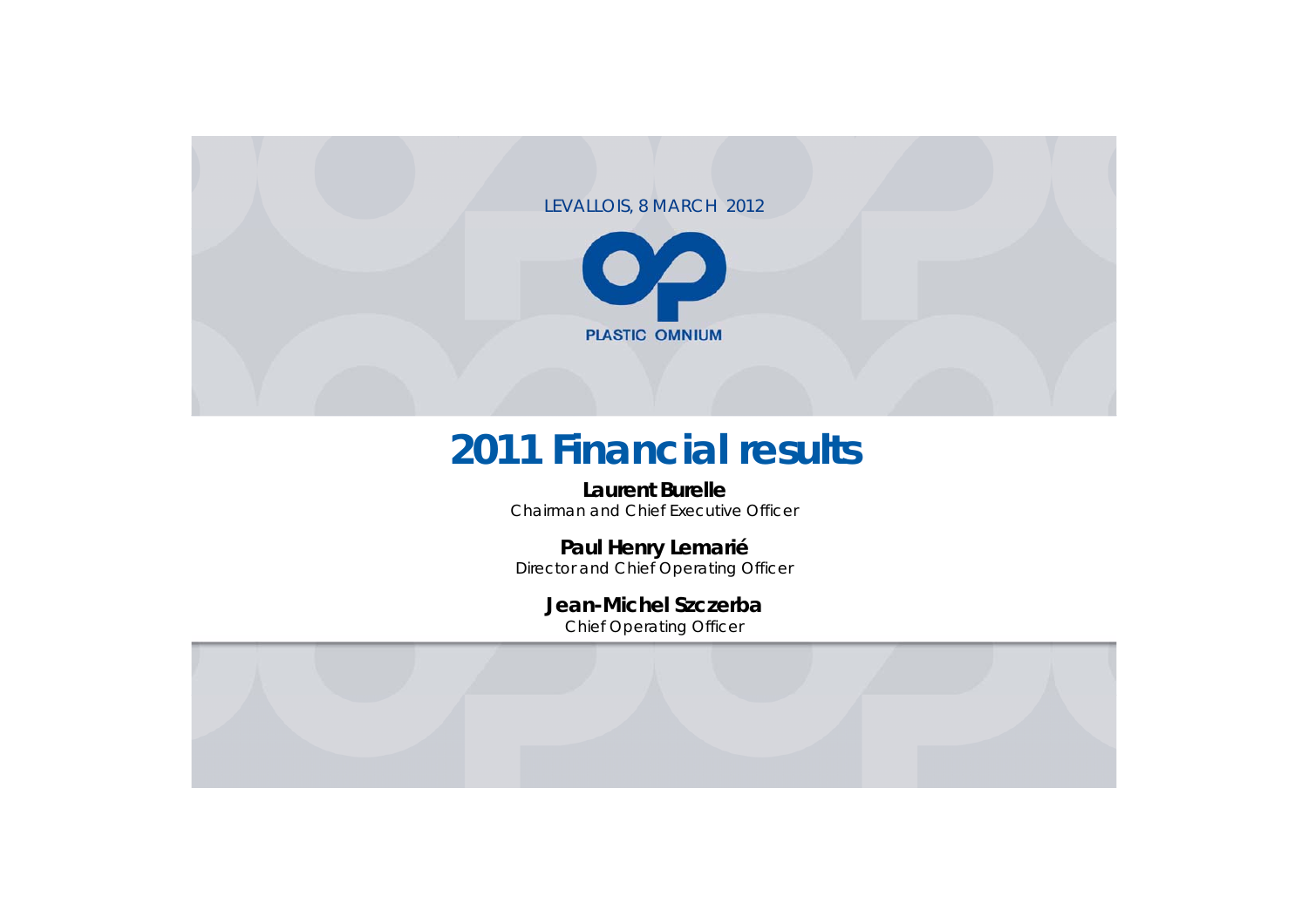2011 Financial results



# **OVERVIEW**

## **2011 Overview 2011 Financial Results 2012 Outlook**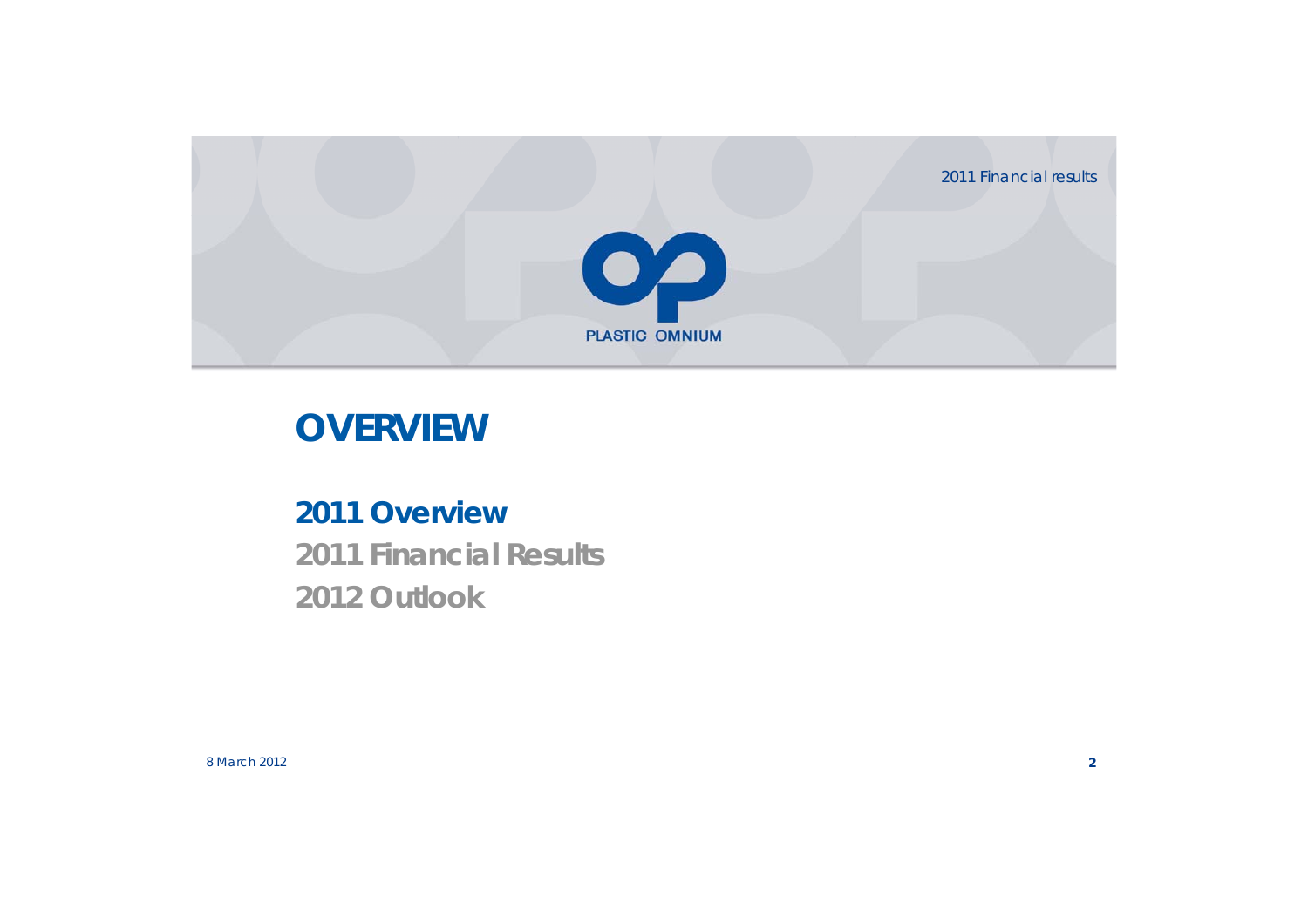

#### **PURSUIT OF PROFITABLE GROWTH**

#### **Consolidated Revenue**



In €m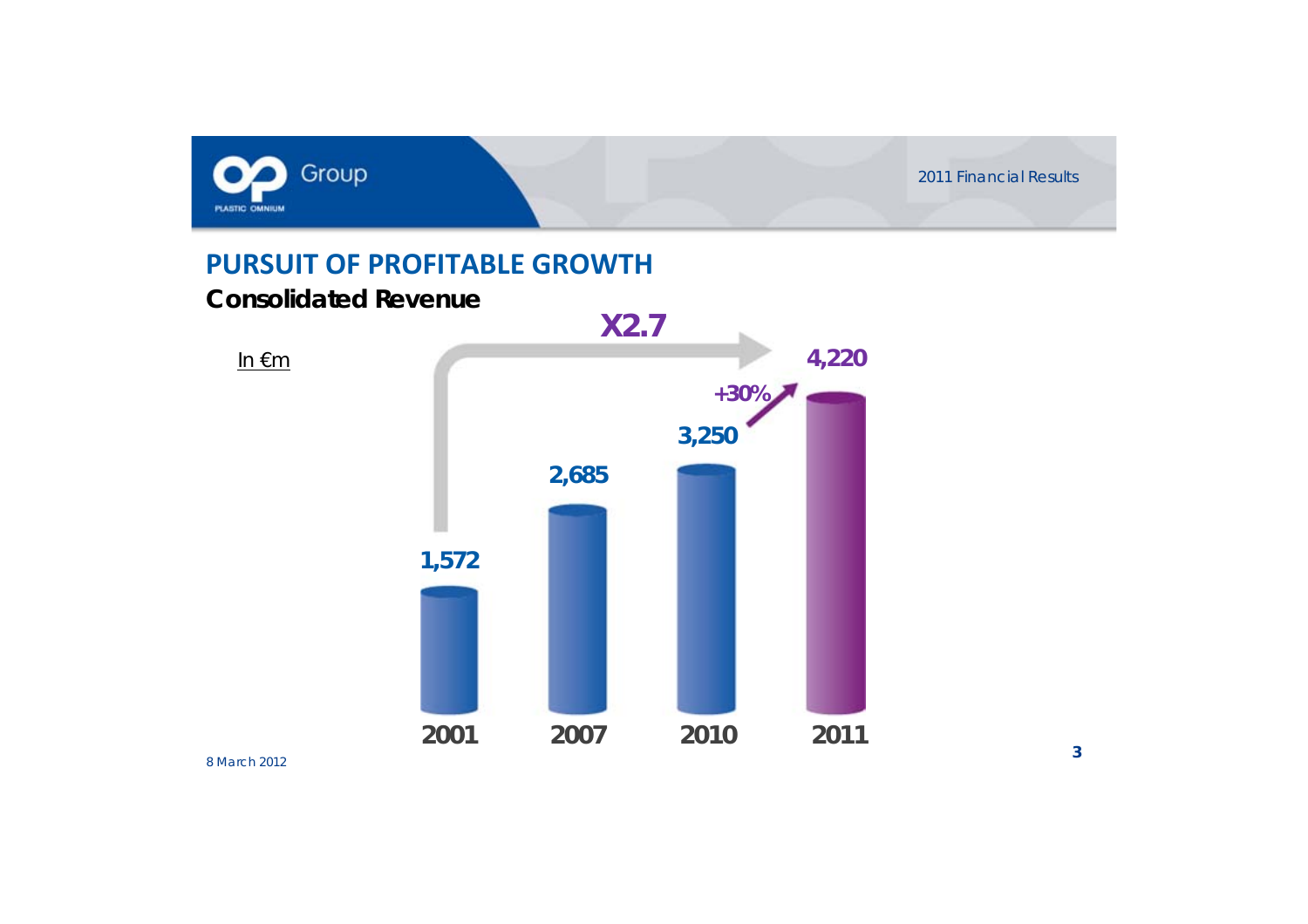

### **PURSUIT OF PROFITABLE GROWTHOperating margin**

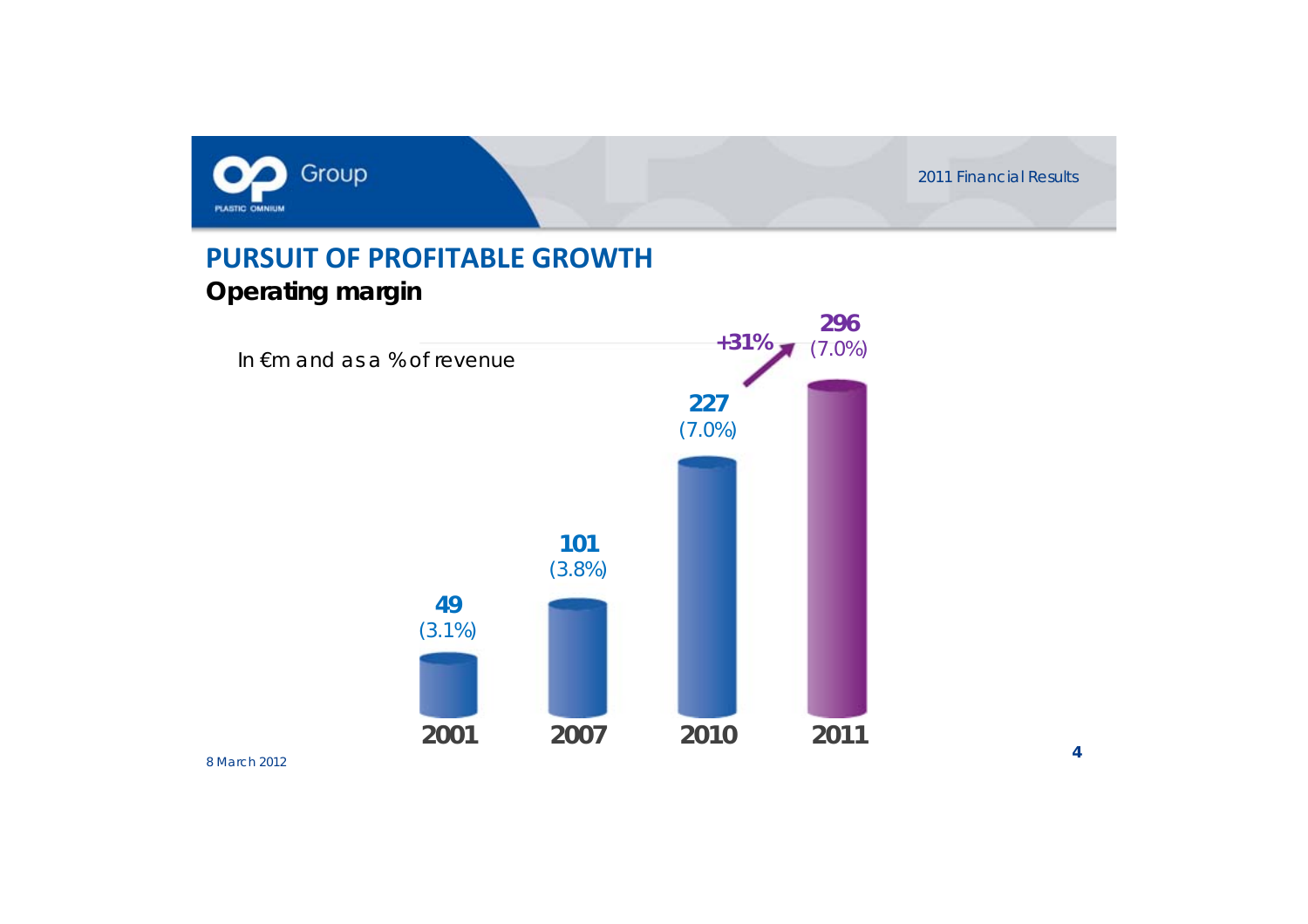

**2009 to 2011**

### **PURSUIT OF PROFITABLE GROWTHFree Cash Flow**

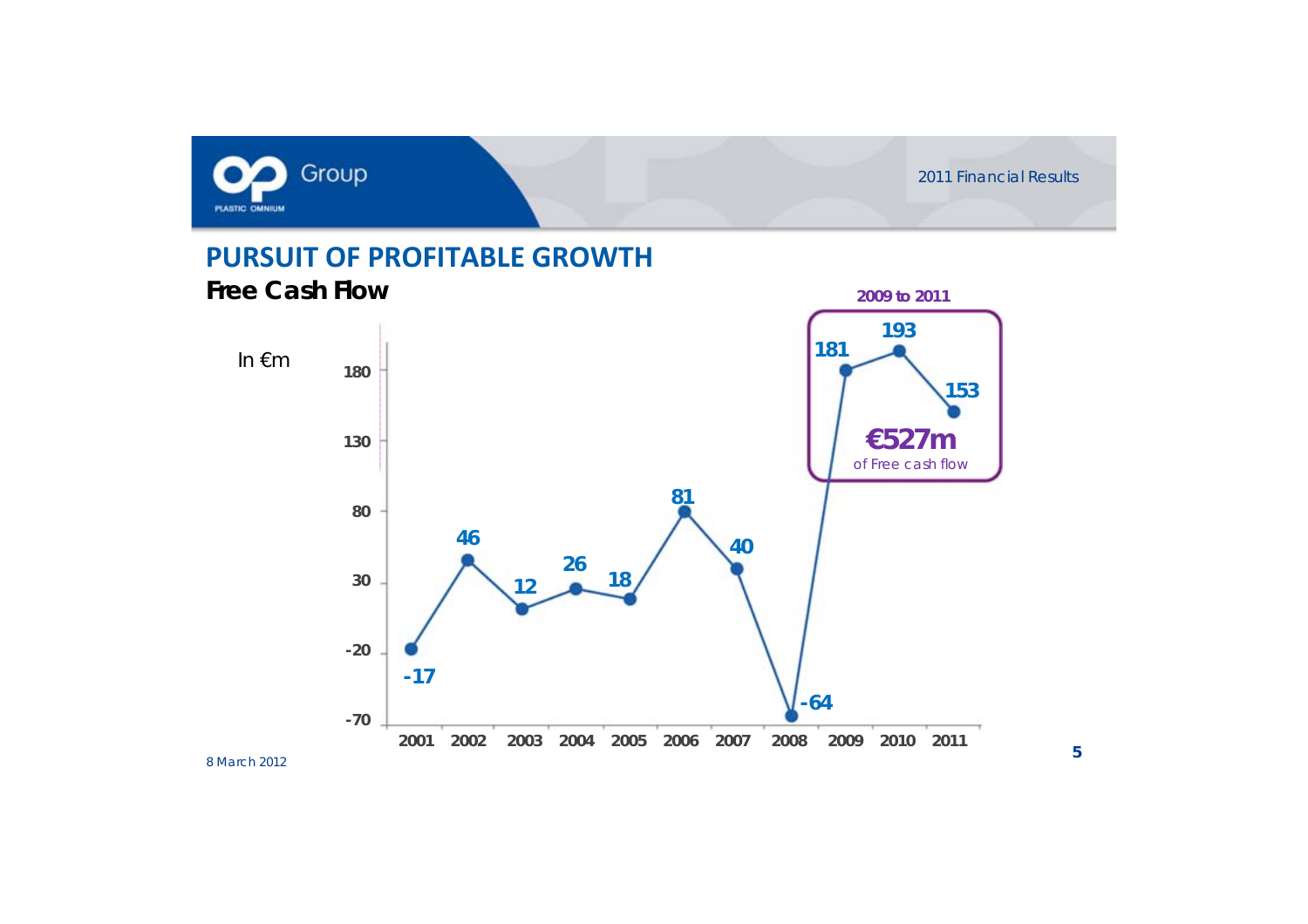

### **ONGOING DEPLOYMENT OF THE STRATEGY**

**Investing in fast-growing regions**

- Opening of **5 new plants**: two in China and one each in Brazil, Morocco and Poland
- **Creation of two fuel-system joint ventures in which Plastic Omnium holds a majority interest**, one in China with BAIC and the other in Russia with DSK
- **Acquisition of Ford's fuel tank manufacturing assets** in the United States, enabling Plastic Omnium to join the carmaker's preferred global supplier list
- **Acquisition of Plastal Poland**, a manufacturer of exterior automotive components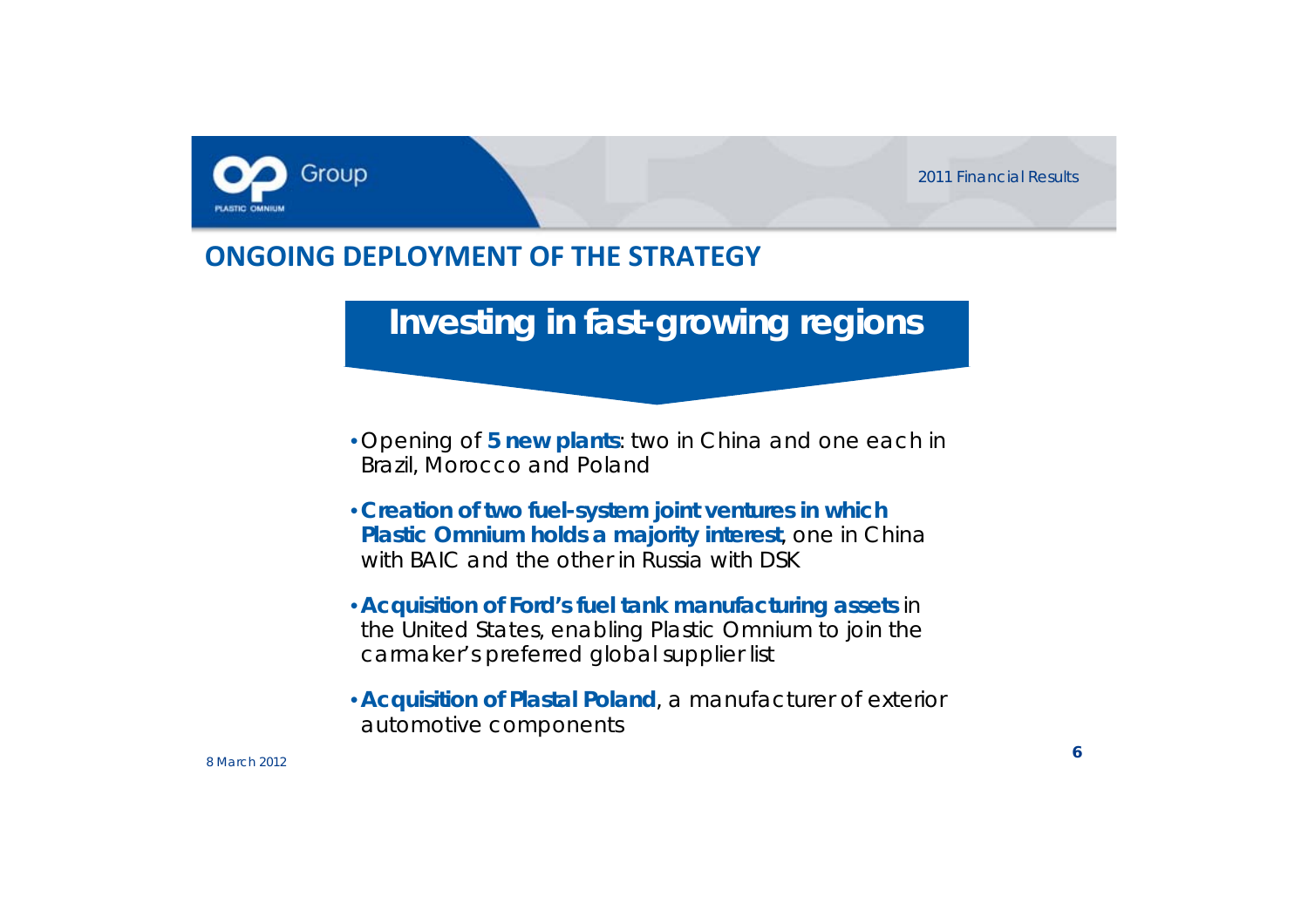

### **ONGOING DEPLOYMENT OF THE STRATEGY**

## **Technological leadership**

- Creation of the **first Composites R&D Center** at Σ-Sigmatech
- **10 orders for tailgates** made with composites
- **11 orders for fuel tanks** equipped with the SCR system
- Contract awarded to supply **most SCR systems** for **Audi**'s diesel vehicles, beginning in 2015
- **22 fuel tank orders for** hybrid vehicles
- **Market launch of the first waste bin** made with plant-based polyethylene derived from sugarcane
- Acquisition of Germany's **Rotherm**, the European leader in **underground containers**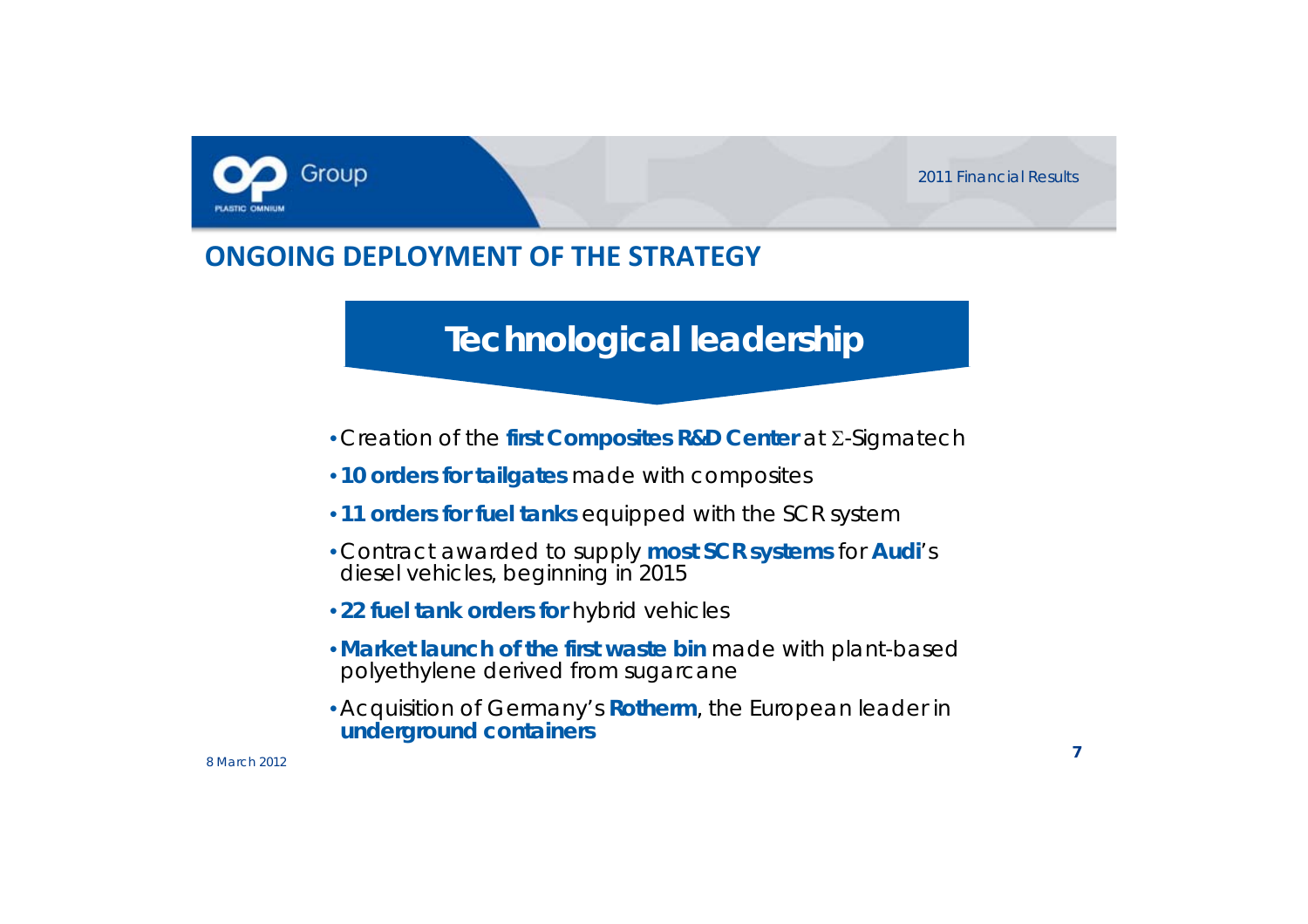2011 Financial results



# **OVERVIEW**

## **2011 Overview 2011 Financial Results 2012 Outlook**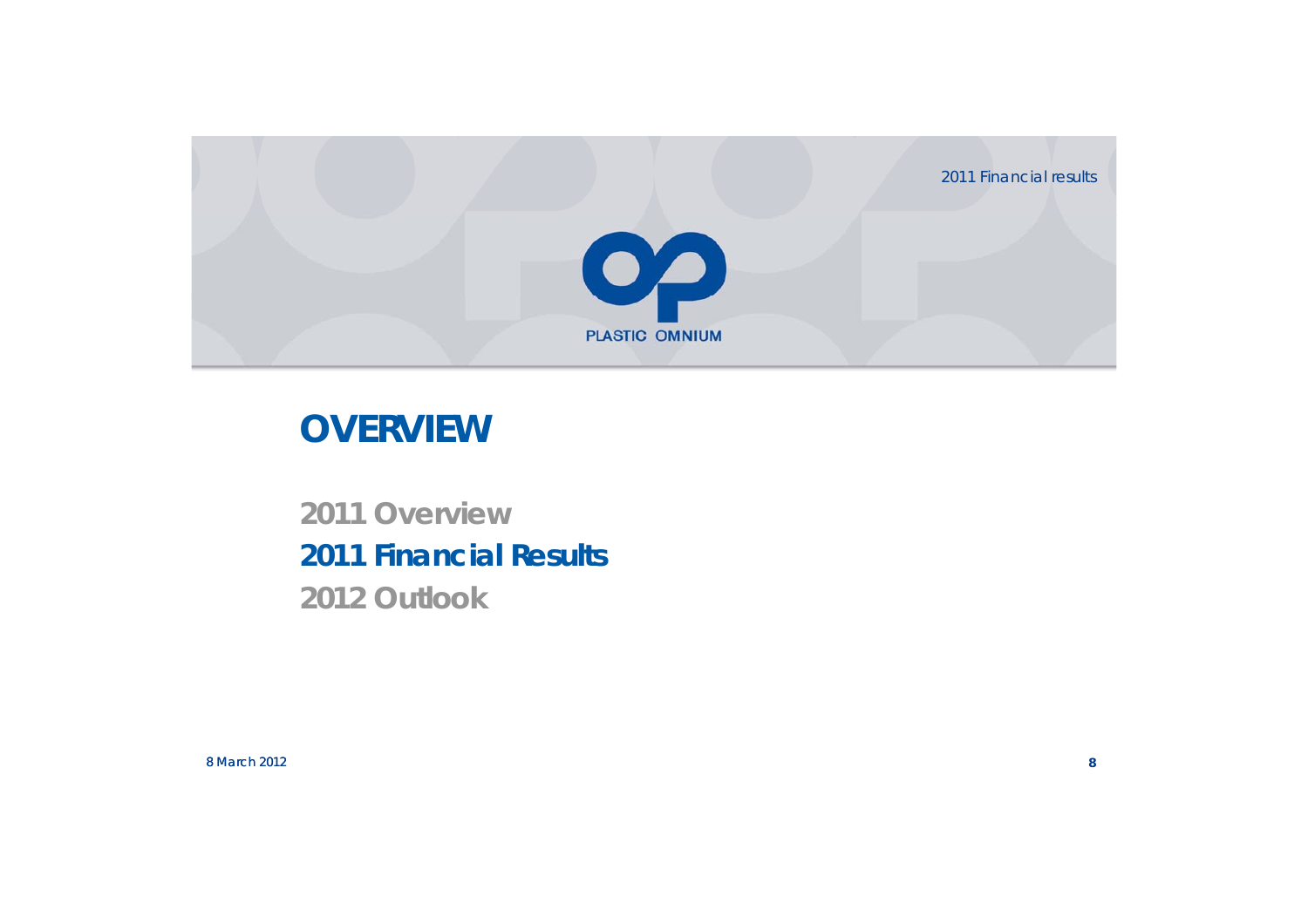

### **REVENUE By business**

| In $\epsilon$ m                   | 2010    | 2011    | Change                 |
|-----------------------------------|---------|---------|------------------------|
| <b>Plastic Omnium Automotive</b>  | 2,778.0 | 3,720.1 | $+33.9%$               |
| As a % of revenue                 | 86%     | 88%     |                        |
| <b>Plastic Omnium Environment</b> | 471.6   | 500.3   | $+6.1%$                |
| As a % of revenue                 | 14%     | 12%     |                        |
| <b>Consolidated revenue</b>       | 3,249.6 | 4,220.4 | $+29.9\%$ <sup>*</sup> |

(\*) +14.7% at constant perimeter and exchange rates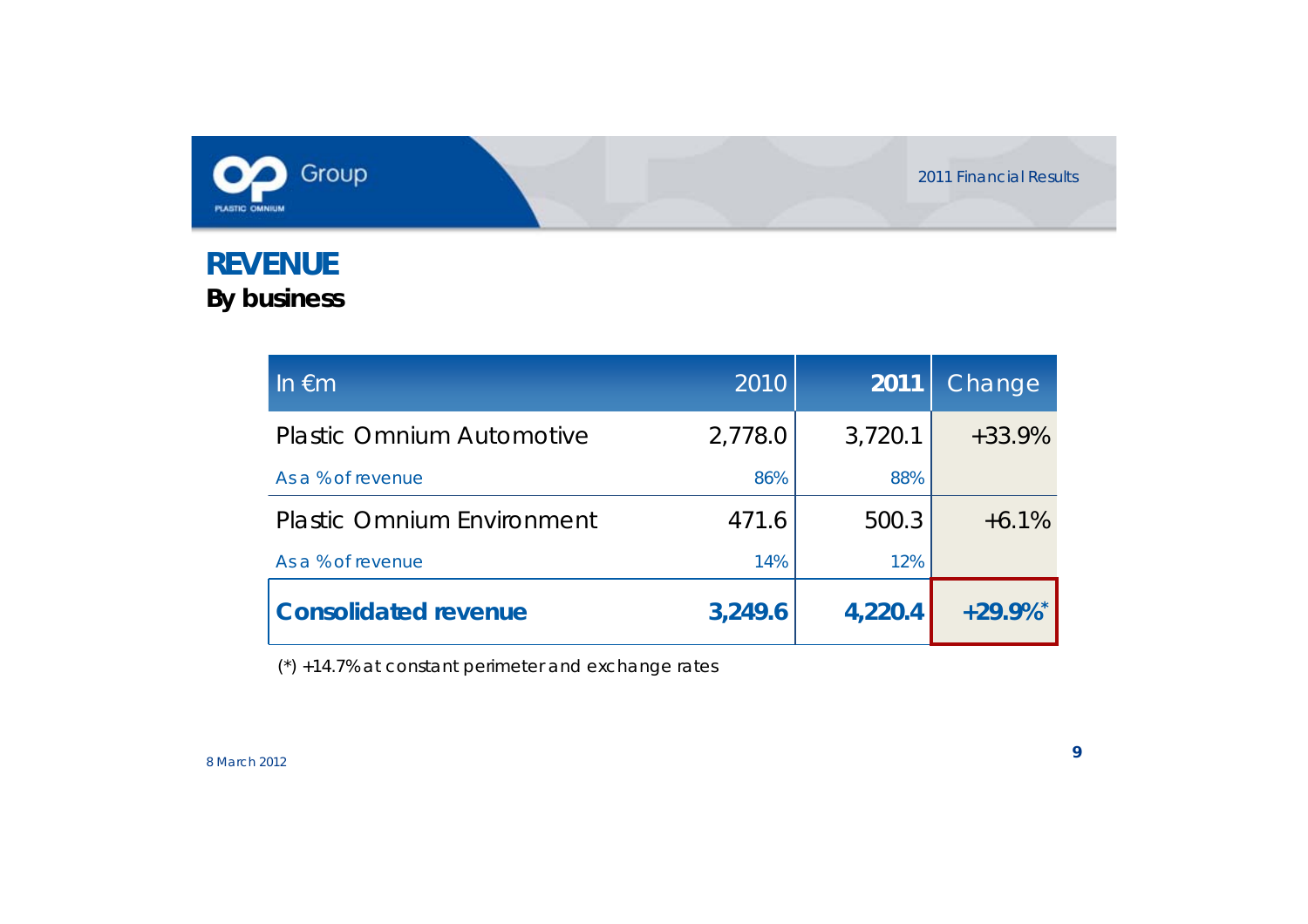

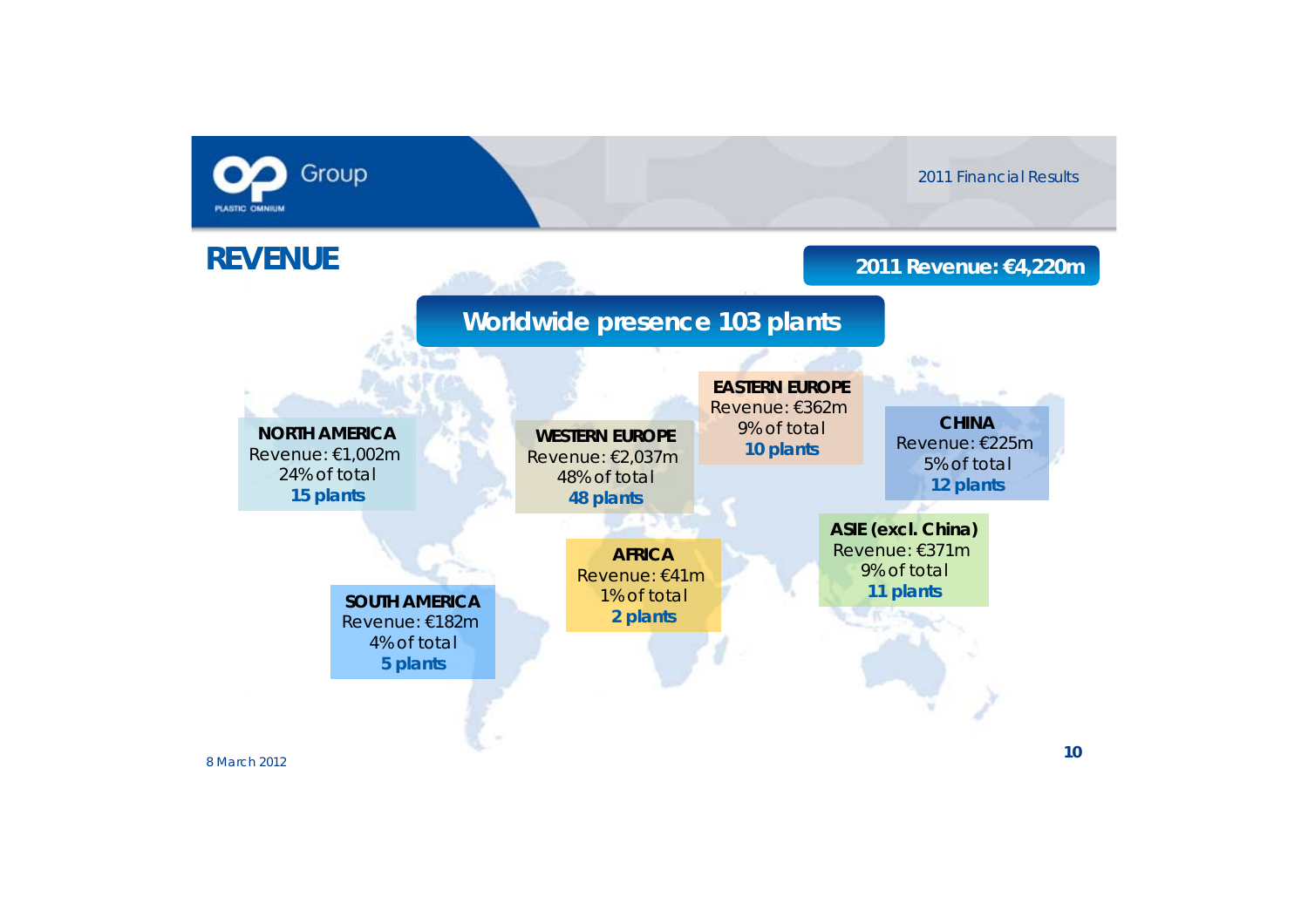![](_page_10_Picture_0.jpeg)

![](_page_10_Figure_2.jpeg)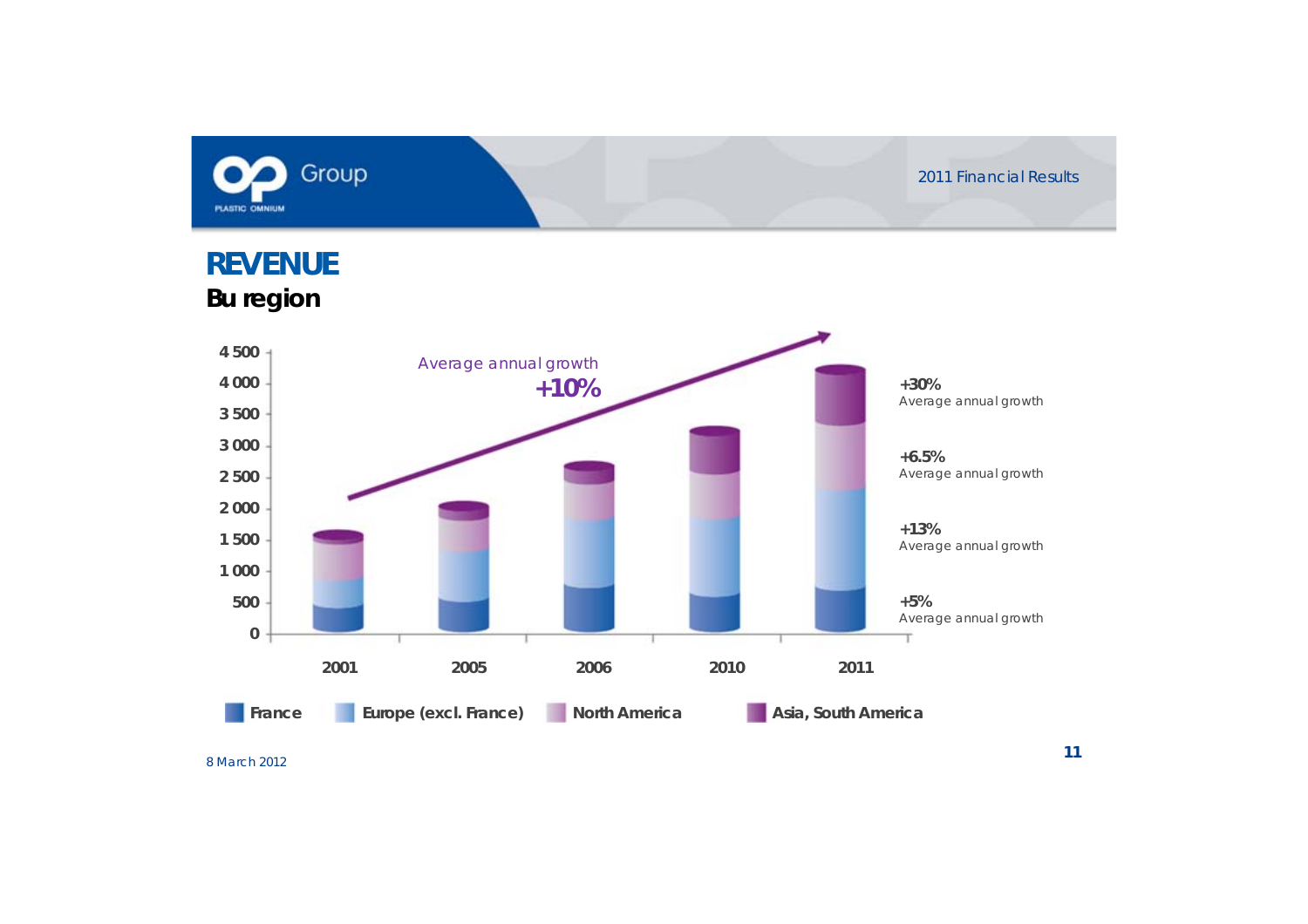![](_page_11_Picture_0.jpeg)

#### **GROWTH THROUGH GEOGRAPHIC EXPANSION: BRAZIL, ARGENTINA**

![](_page_11_Figure_3.jpeg)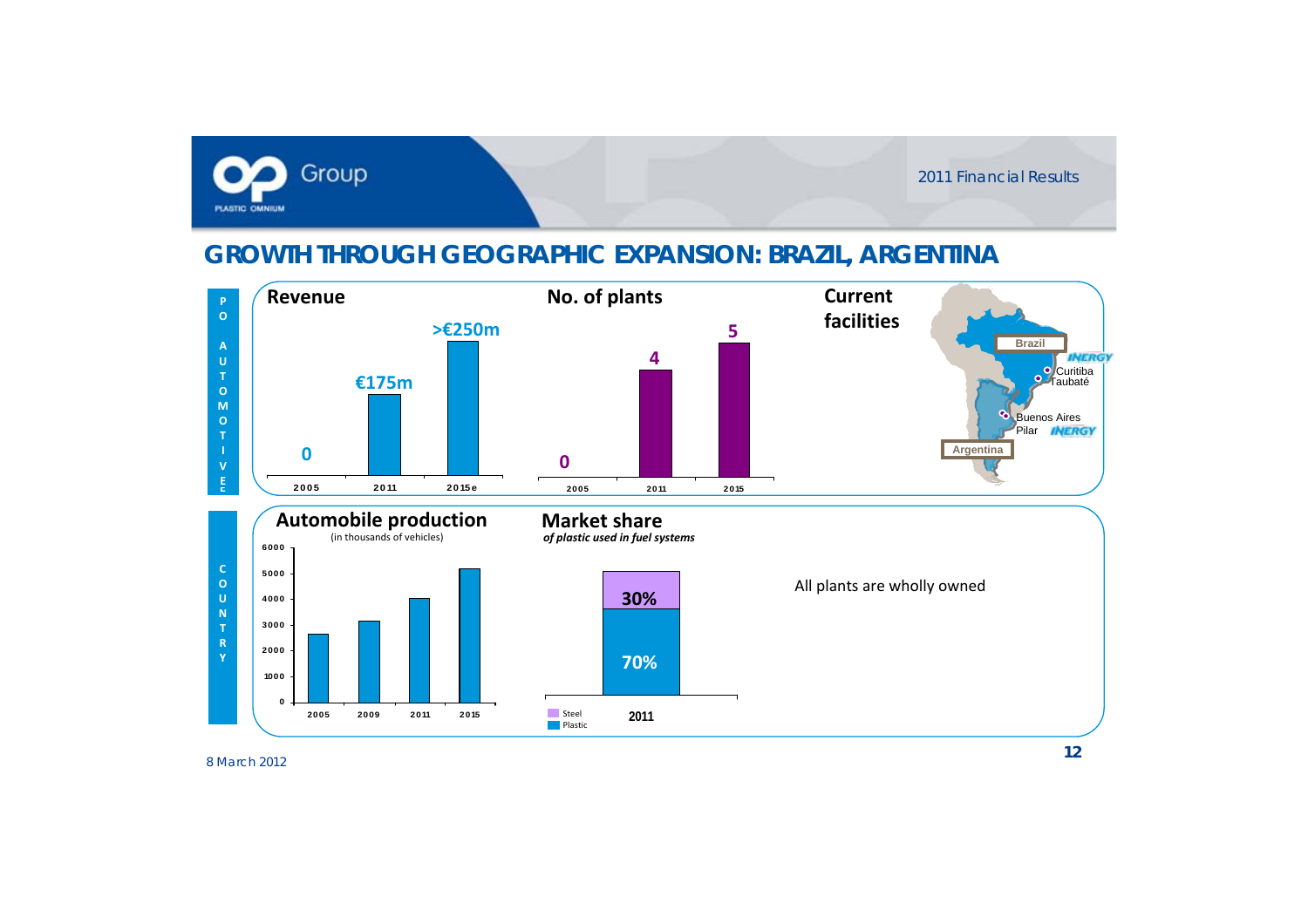![](_page_12_Picture_0.jpeg)

### **GROWTH THROUGH GEOGRAPHIC EXPANSION: RUSSIA**

![](_page_12_Figure_3.jpeg)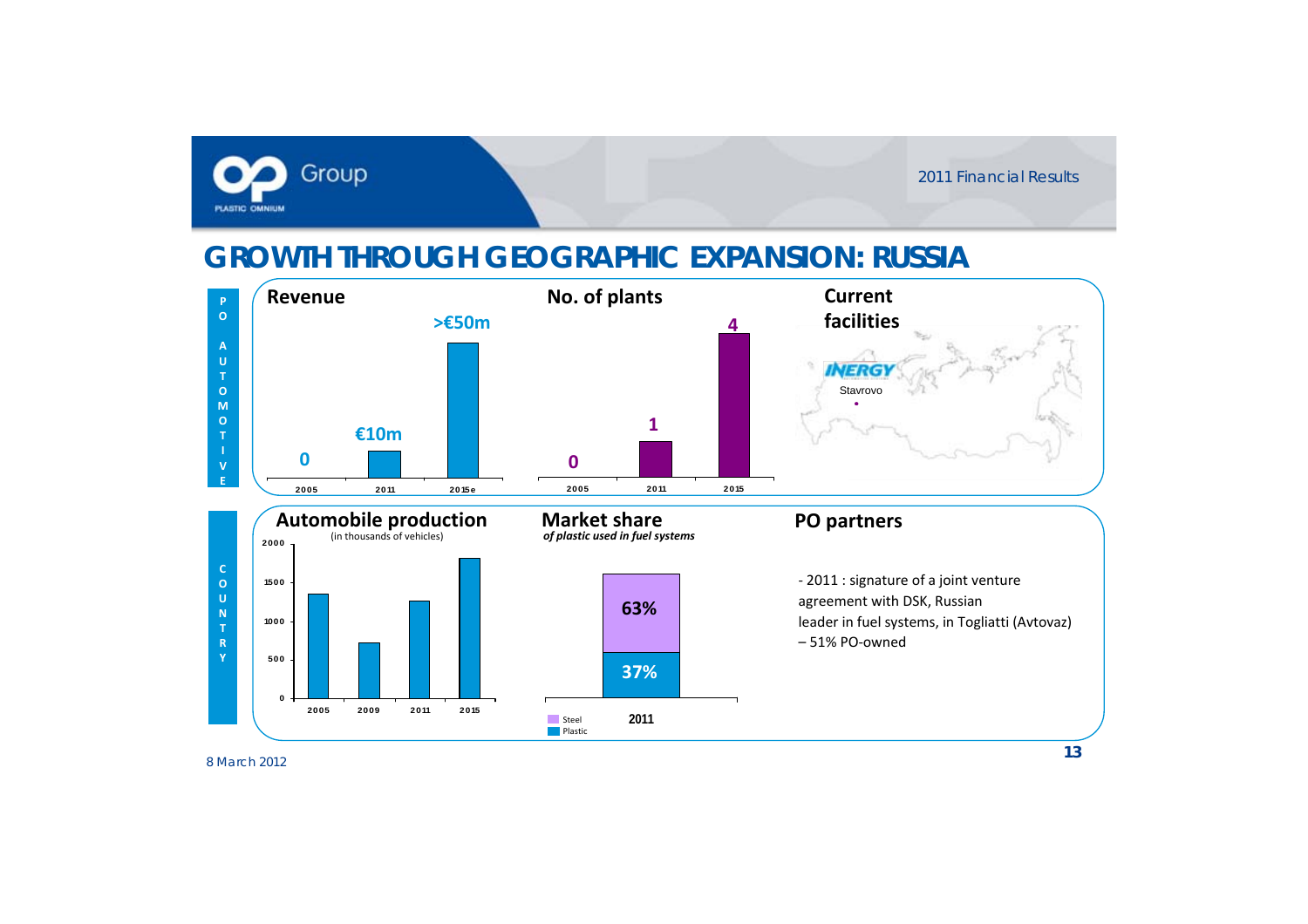![](_page_13_Picture_0.jpeg)

### **GROWTH THROUGH GEOGRAPHIC EXPANSION: INDIA**

SteelPlastic

![](_page_13_Figure_3.jpeg)

**2011**

**0**

**2005 2009 2011 2015**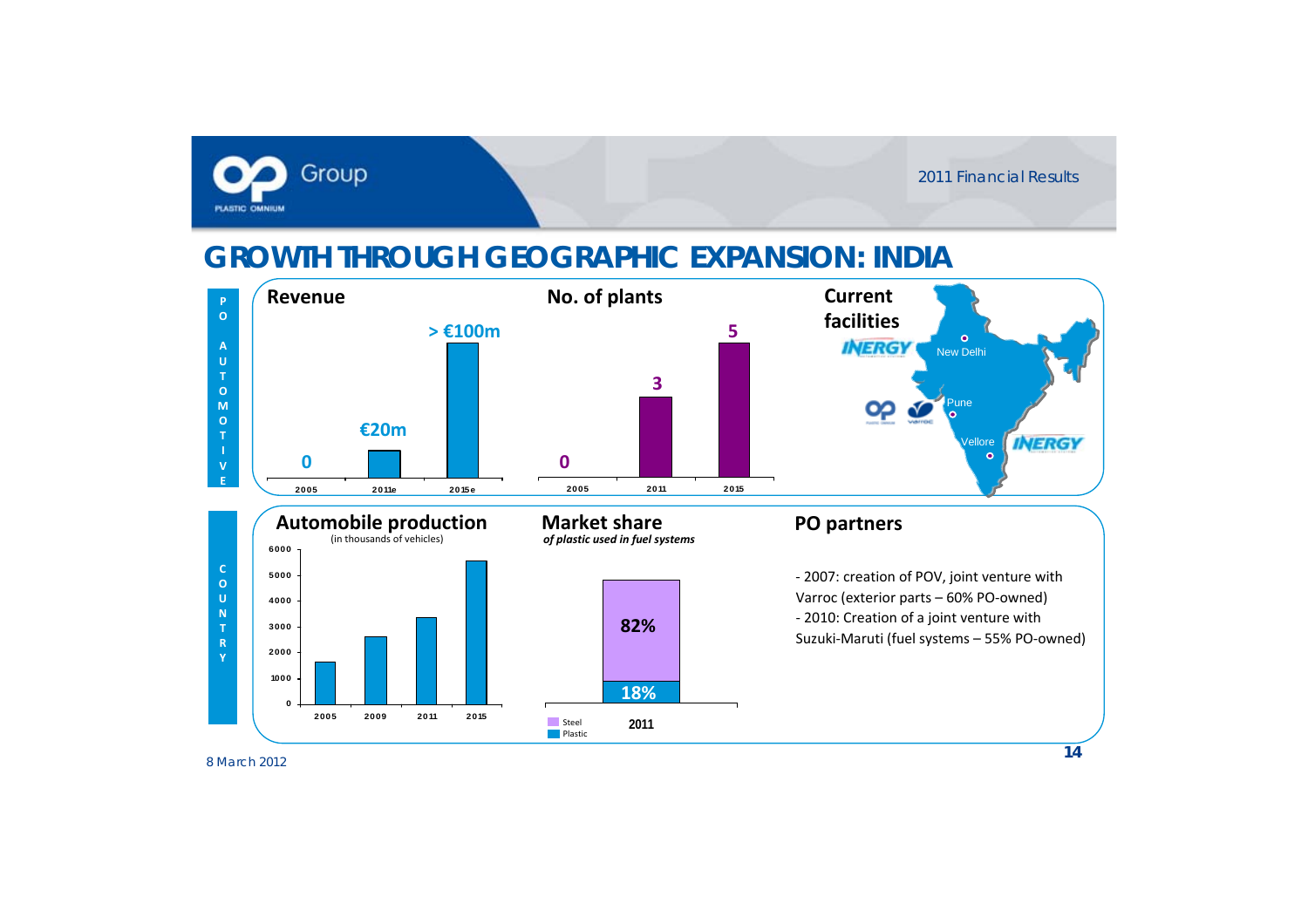![](_page_14_Picture_0.jpeg)

### **GROWTH THROUGH GEOGRAPHIC EXPANSION: CHINA**

![](_page_14_Figure_3.jpeg)

**64%64%**

**36%**

**2011**

![](_page_14_Figure_4.jpeg)

#### **PO partners**

‐ 2006: Creation of XieNo with Xietong (composite parts ‐ 60% PO‐owned) ‐ 2007: Creation of YFPO, joint venture with SAIC (exterior parts ‐ 50 % PO‐owned) ‐ 2011: Creation of <sup>a</sup> joint venture in Beijing with BAIC (fuel systems ‐ 60% PO‐owned). Inergy's Greenfield in Wuhan since 2008.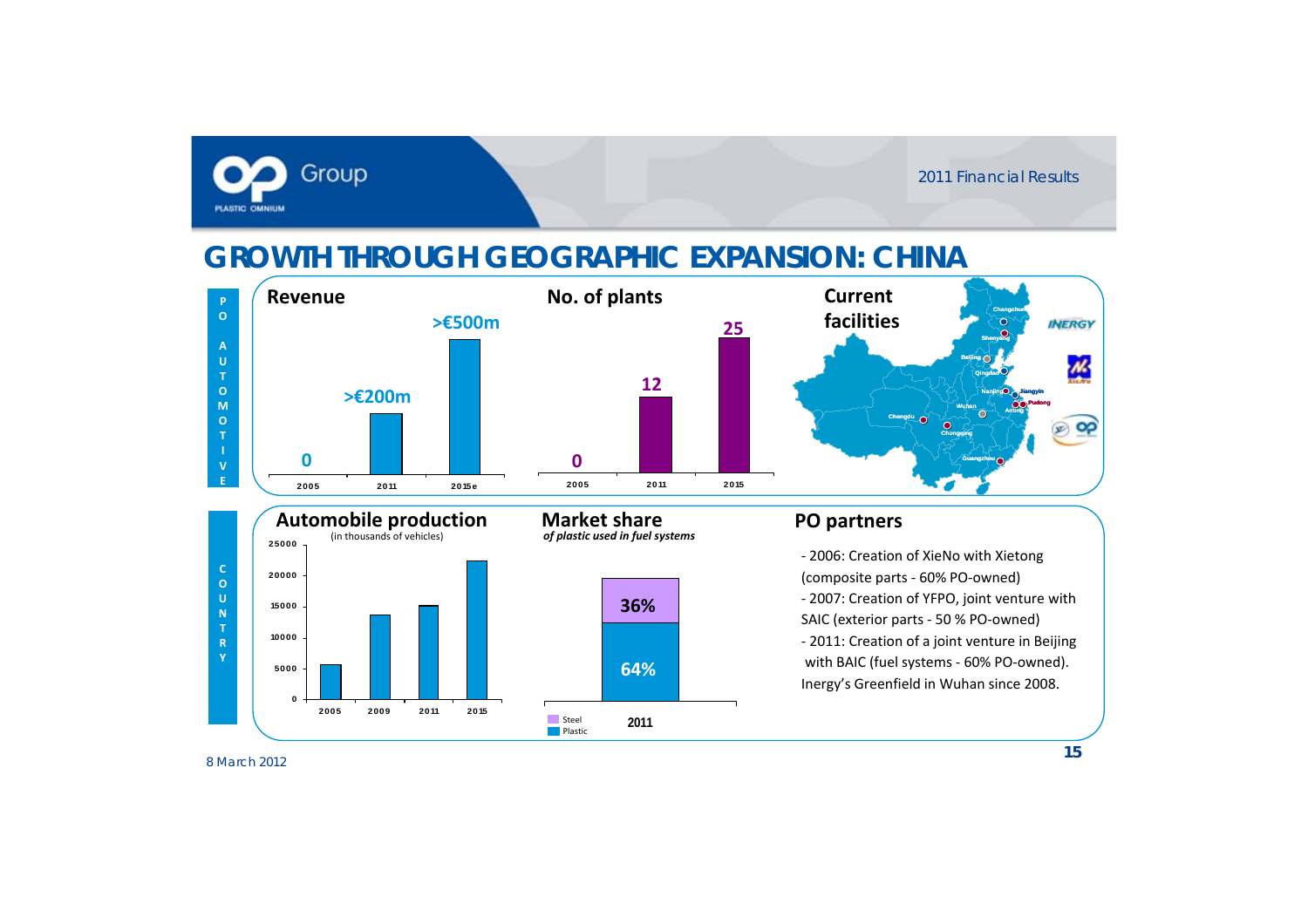![](_page_15_Picture_0.jpeg)

![](_page_15_Figure_2.jpeg)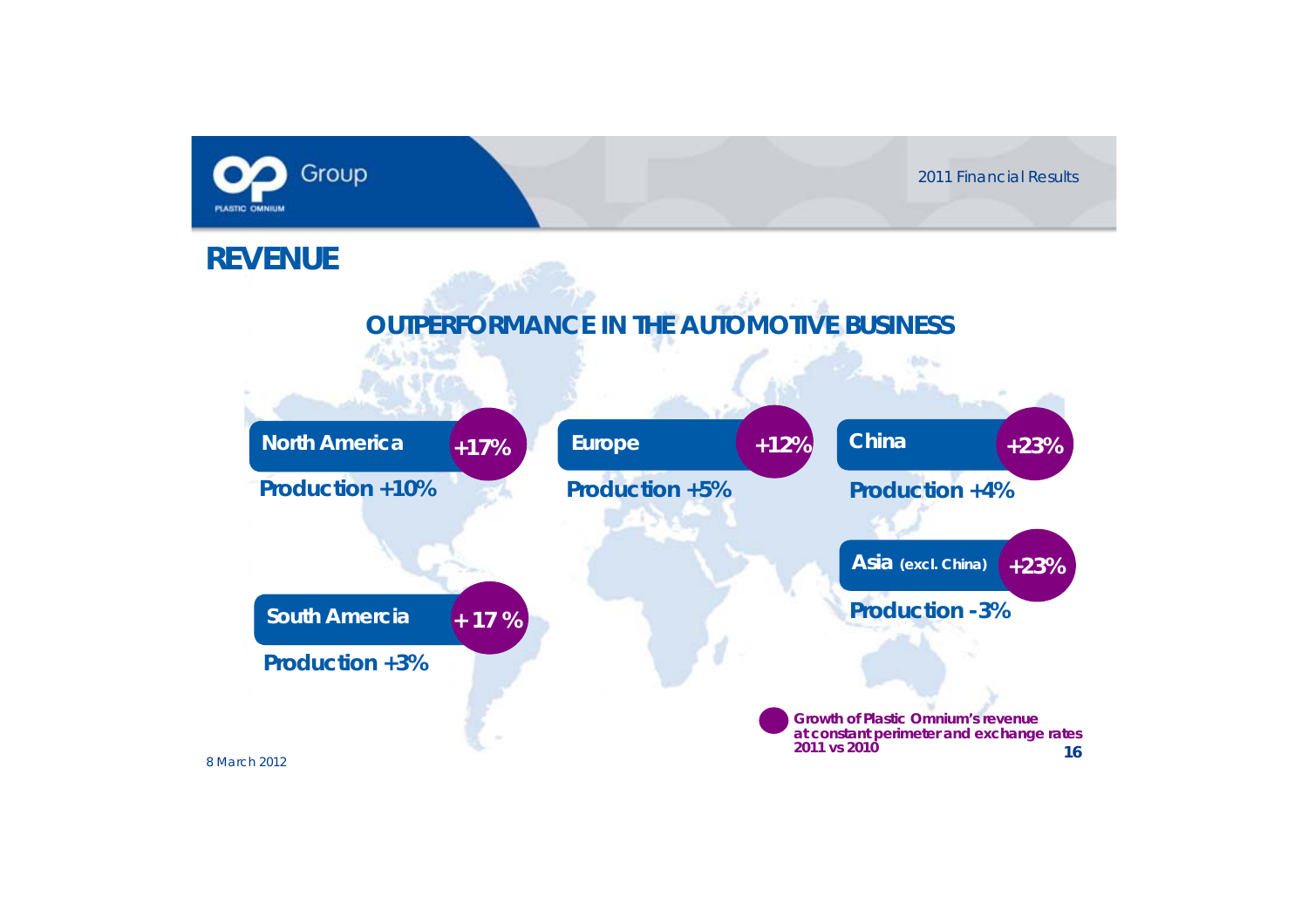![](_page_16_Picture_0.jpeg)

### **AUTOMOTIVE REVENUE**

**2011 Automotive revenue: €3,720m By carmaker**

**% No.1 worldwide: 10% of market shareExterior components** No.2 Magna No.3 Faurecia

**No.1 worldwide: 20% of market shareFuel systems** No.2 KautexNo.3 Ti-Automotive

![](_page_16_Figure_6.jpeg)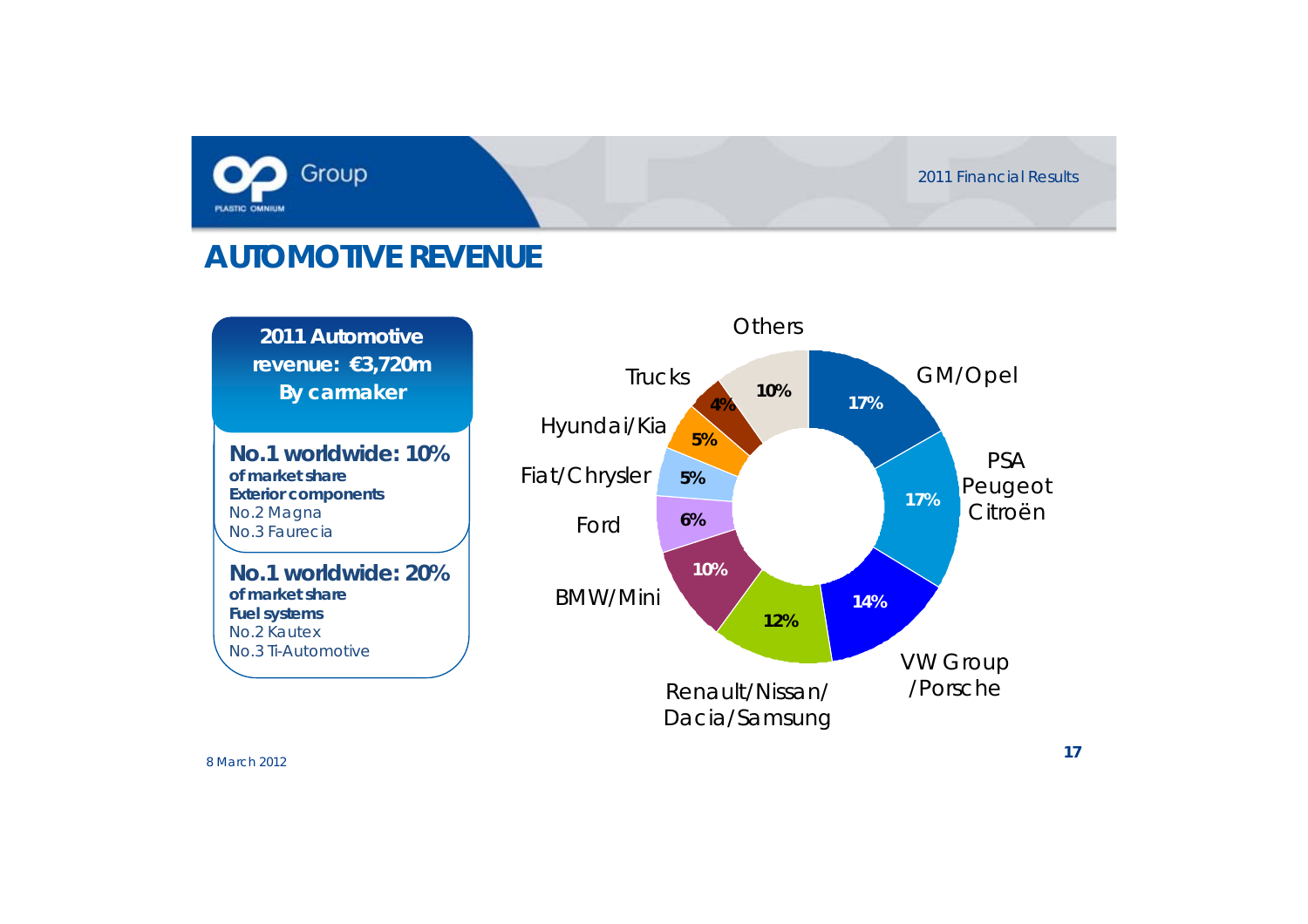![](_page_17_Picture_0.jpeg)

## **STATEMENT OF INCOME**

| in $\epsilon$ m         | 2010    | %<br>revenue | 2011    | %<br>revenue |
|-------------------------|---------|--------------|---------|--------------|
| <b>Revenue</b>          | 3,249.6 | 100 %        | 4,220.4 | 100%         |
| Automotive              | 2,778.0 | 86%          | 3,720.1 | 88%          |
| Environment             | 471.6   | 14%          | 500.3   | 12%          |
| <b>Gross margin</b>     | 494.1   | 15.2%        | 614.1   | 14.6%        |
| <b>Operating margin</b> | 227.2   | 7.0%         | 296.5   | 7.0%         |
| Automotive              | 201.4   | 7.2%         | 273.2   | 7.3%         |
| Environment             | 25.8    | 5.5%         | 23.3    | 4.7%         |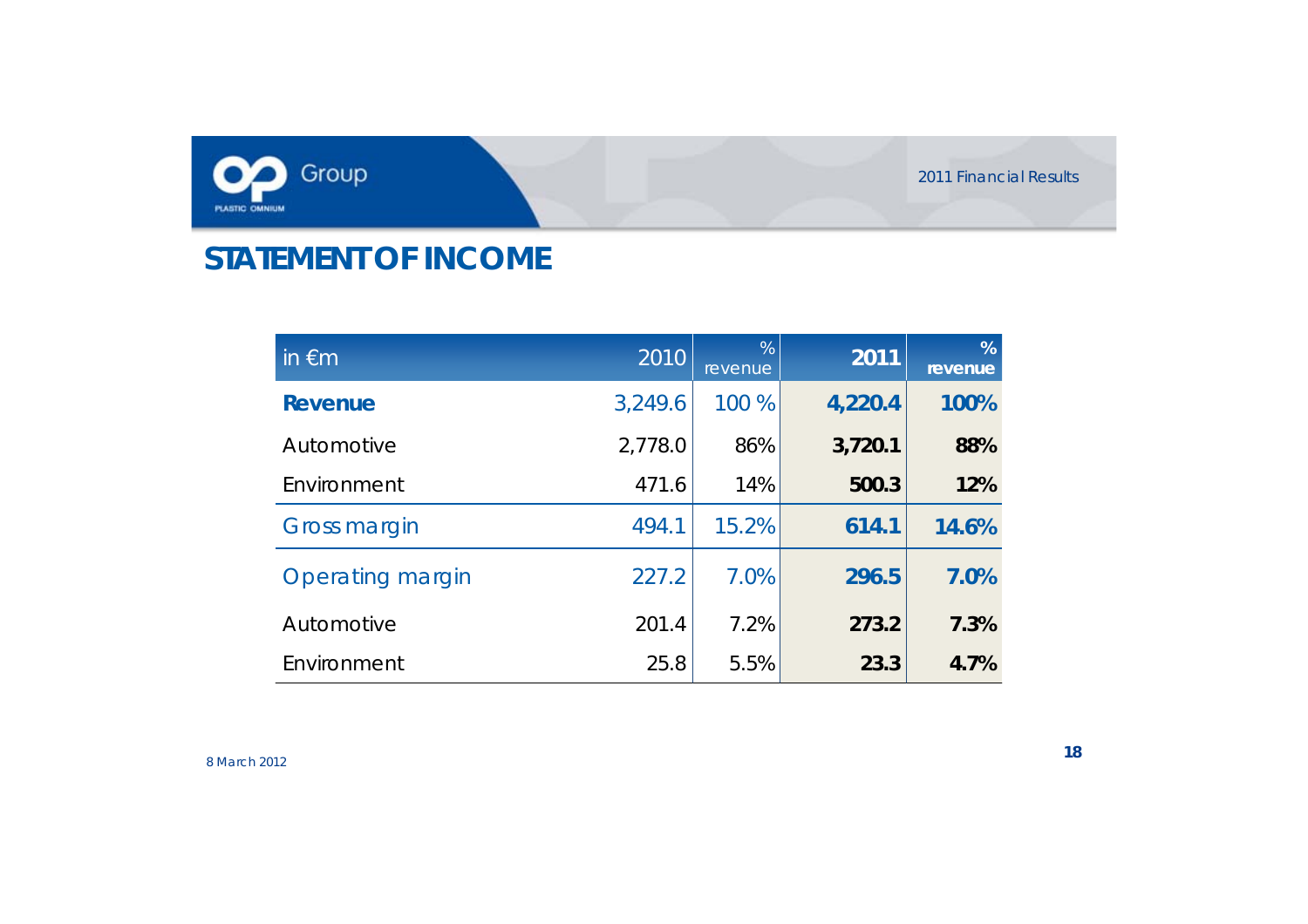![](_page_18_Picture_0.jpeg)

#### **STATEMENT OF INCOME**

![](_page_18_Figure_3.jpeg)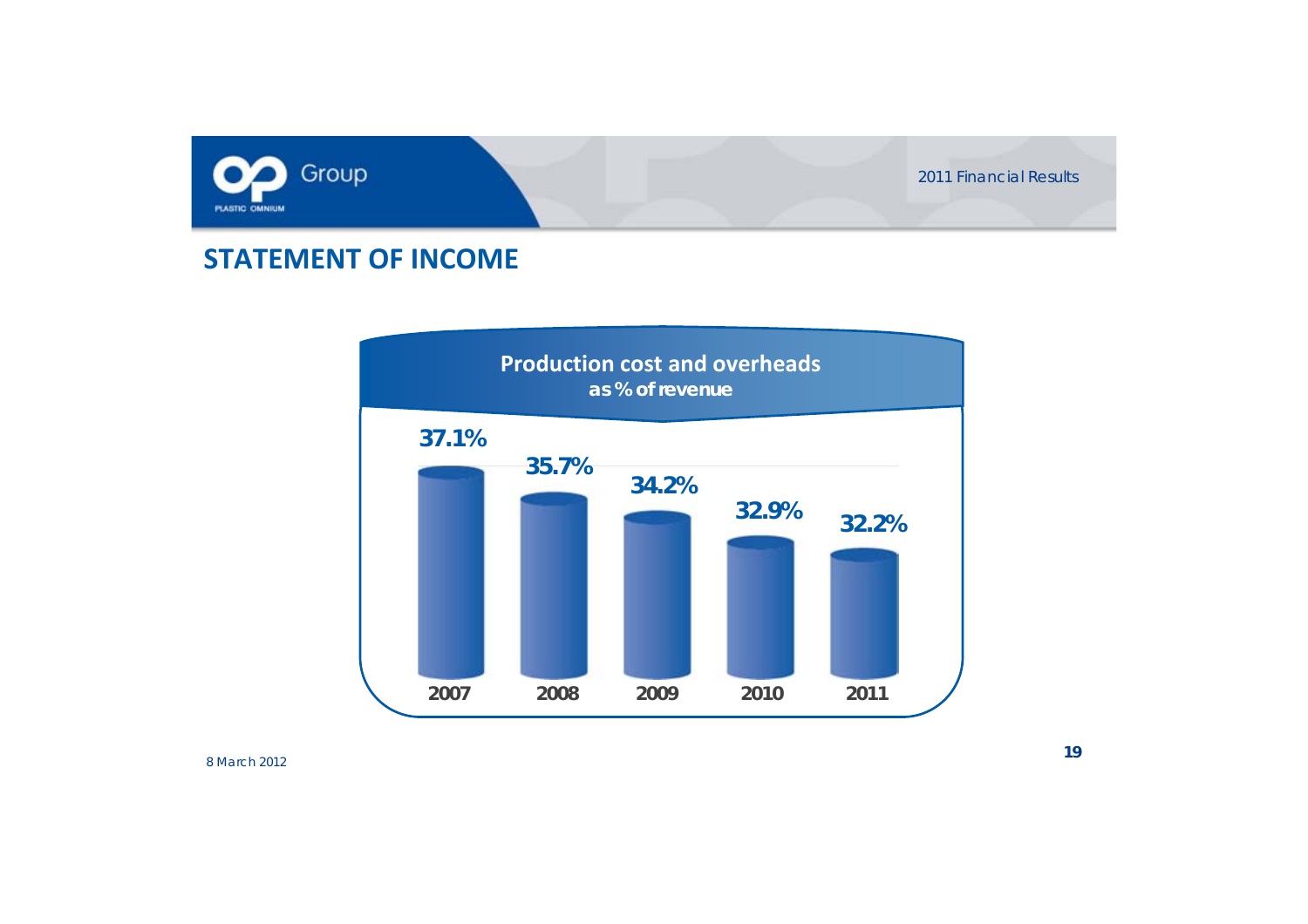![](_page_19_Picture_0.jpeg)

#### **STATEMENT OF INCOME**

![](_page_19_Figure_3.jpeg)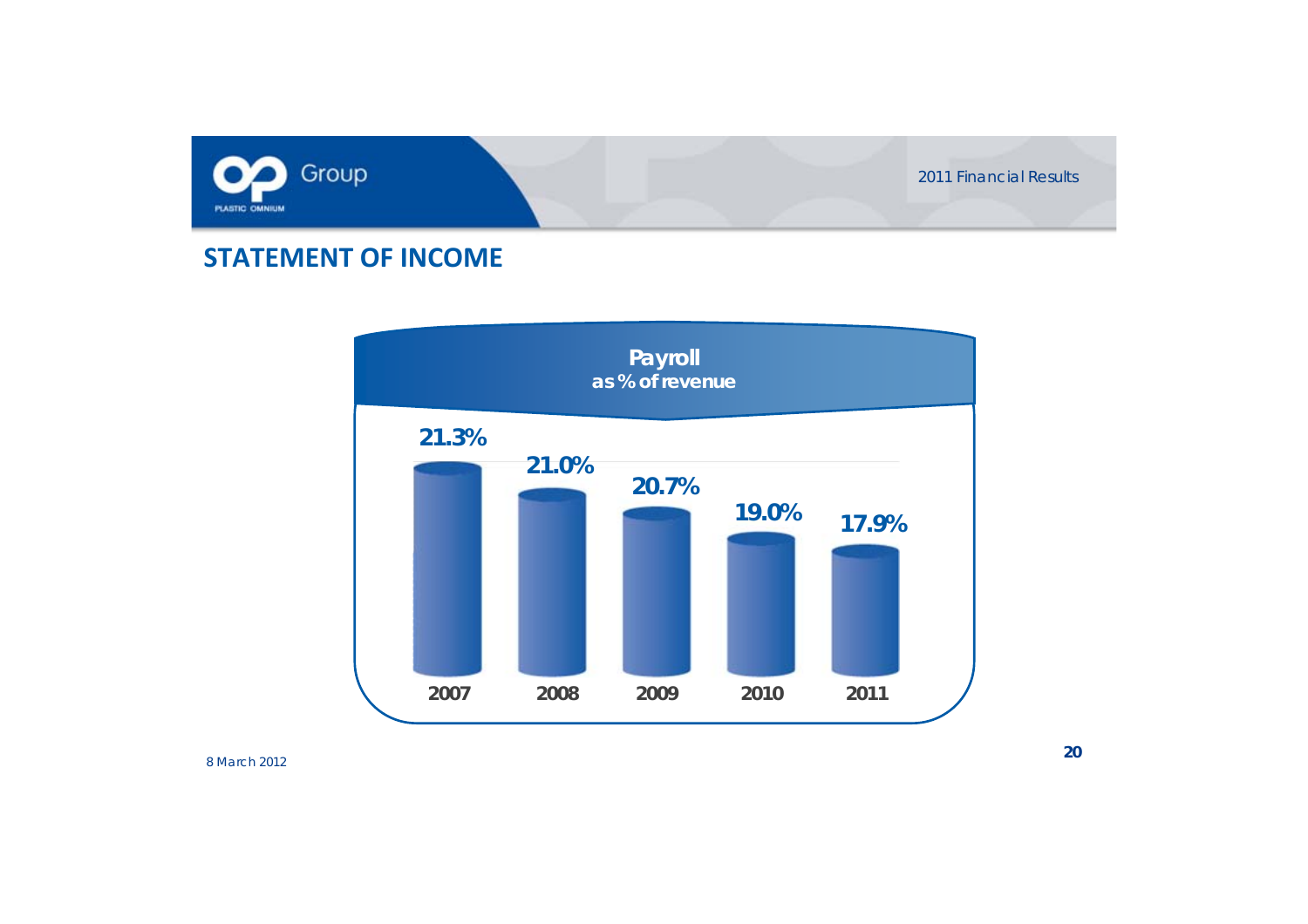![](_page_20_Picture_0.jpeg)

#### **a STATEMENT OF INCOME**

| In $\epsilon$ m                                        | 2010    | %<br>revenue | 2011    | %<br>revenue |
|--------------------------------------------------------|---------|--------------|---------|--------------|
| Revenue                                                | 3,249.6 | 100%         | 4,220.4 | 100%         |
| Operating margin                                       | 227.2   | 7.0%         | 296.5   | 7.0%         |
| Finance cost and other financial income and<br>expense | $-27.2$ | $-0.8%$      | $-42.1$ | $-1.0%$      |
| Other income and expenses                              | $-24.3$ | $-0.7%$      | $-7.3$  | $-0.2%$      |
| Inergy PPA capital gain                                | 18.8    | 0.6%         |         |              |
| Inergy PPA amortization                                | $-10.3$ | $-0.3%$      | $-17.0$ | $-0.4%$      |
| Profit from continuing operations<br>before income tax | 184.2   | 5.7%         | 230.0   | 5.4%         |
| Share of profit of associates                          | $-1.9$  | $-0.1%$      | $-0.6$  |              |
| Income tax                                             | $-29.7$ | $-0.9%$      | $-58.1$ | $-1.4%$      |
| <b>Net Profit</b>                                      | 150.7   | 4.6%         | 171.4   | 4.1%         |
| Net profit – group share                               | 139.5   | 4.3%         | 164.7   | 3.9%         |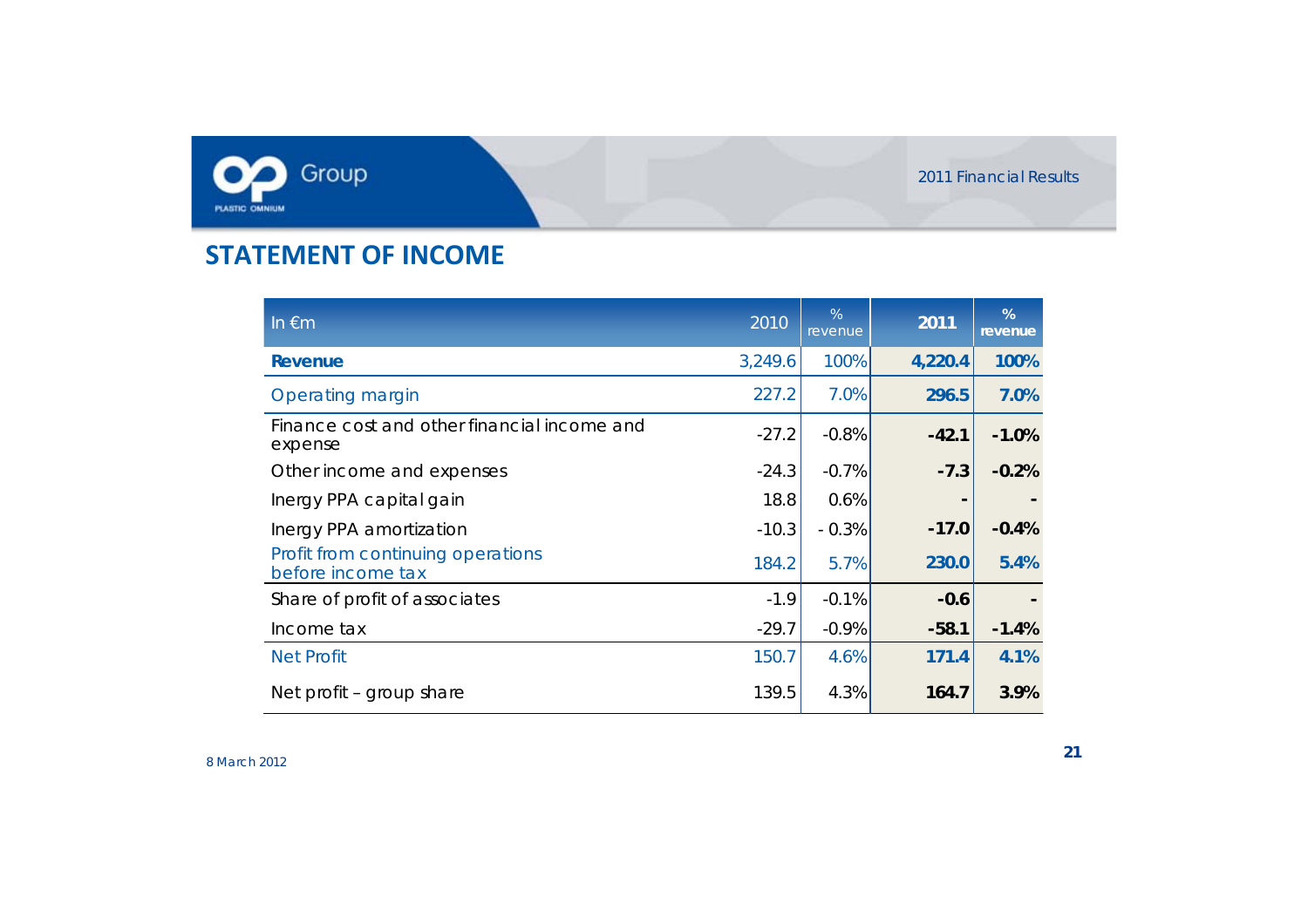![](_page_21_Picture_0.jpeg)

### **BALANCE SHEET**

| en M€                                                          | 2010   | 2011   |
|----------------------------------------------------------------|--------|--------|
| Debt at the beginning of the period                            | $-406$ | $-538$ |
| <b>Funds from operations</b>                                   | $+357$ | $+421$ |
| Taxes and interest paid                                        | $-36$  | $-93$  |
| Capital expenditure                                            | $-138$ | $-228$ |
| Change in working capital requirement                          | $+10$  | $+53$  |
| Free cash flow                                                 | $+193$ | $+153$ |
| Dividends/Treasury stock                                       | $-16$  | $-44$  |
| Change in scope of consolidation,<br>exchange rates and others | $-309$ | $-42$  |
| Debt at the end of the period                                  | $-538$ |        |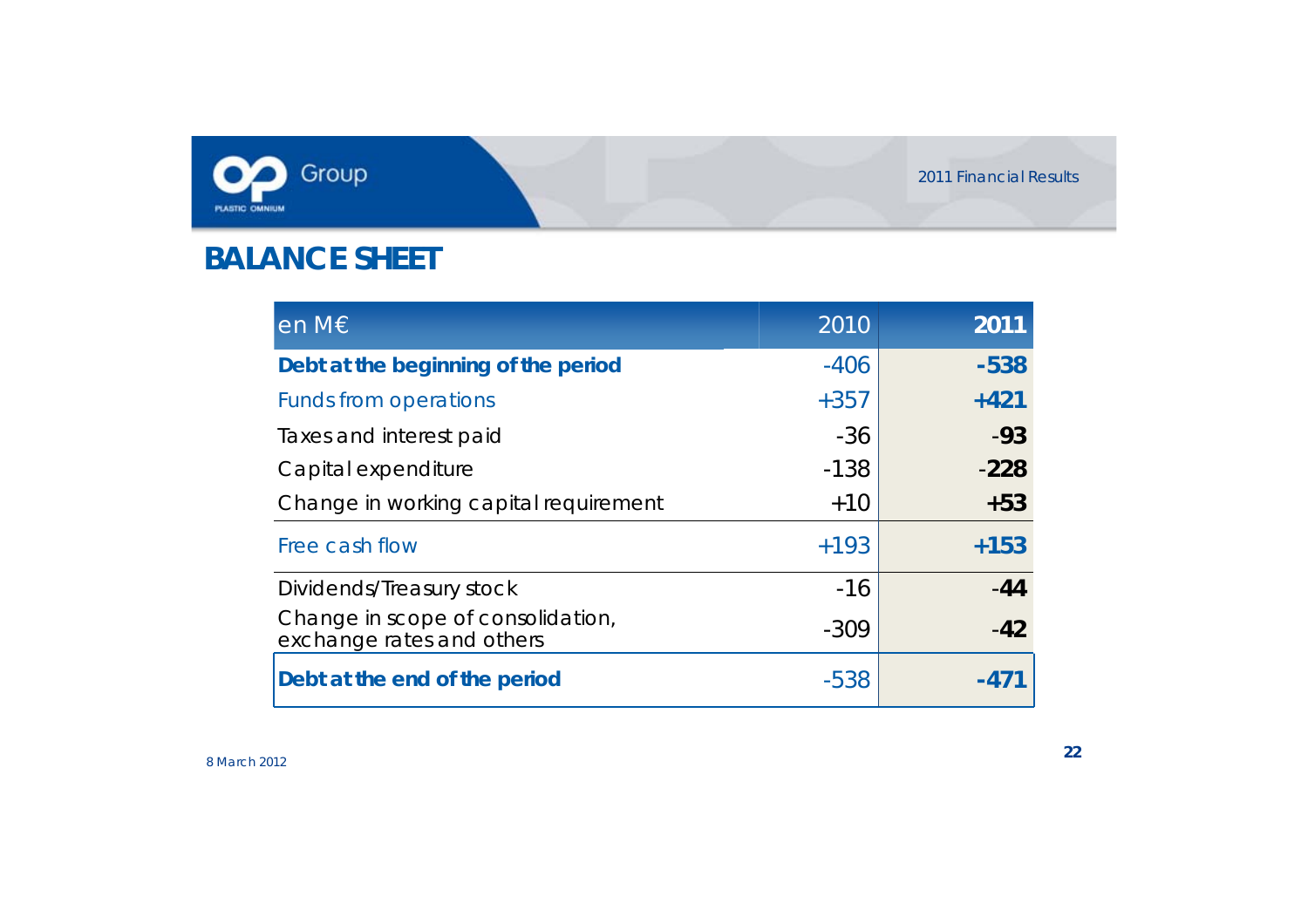![](_page_22_Picture_0.jpeg)

### **BALANCE SHEET**

![](_page_22_Figure_3.jpeg)

![](_page_22_Figure_4.jpeg)

![](_page_22_Figure_5.jpeg)

![](_page_22_Figure_6.jpeg)

![](_page_22_Figure_7.jpeg)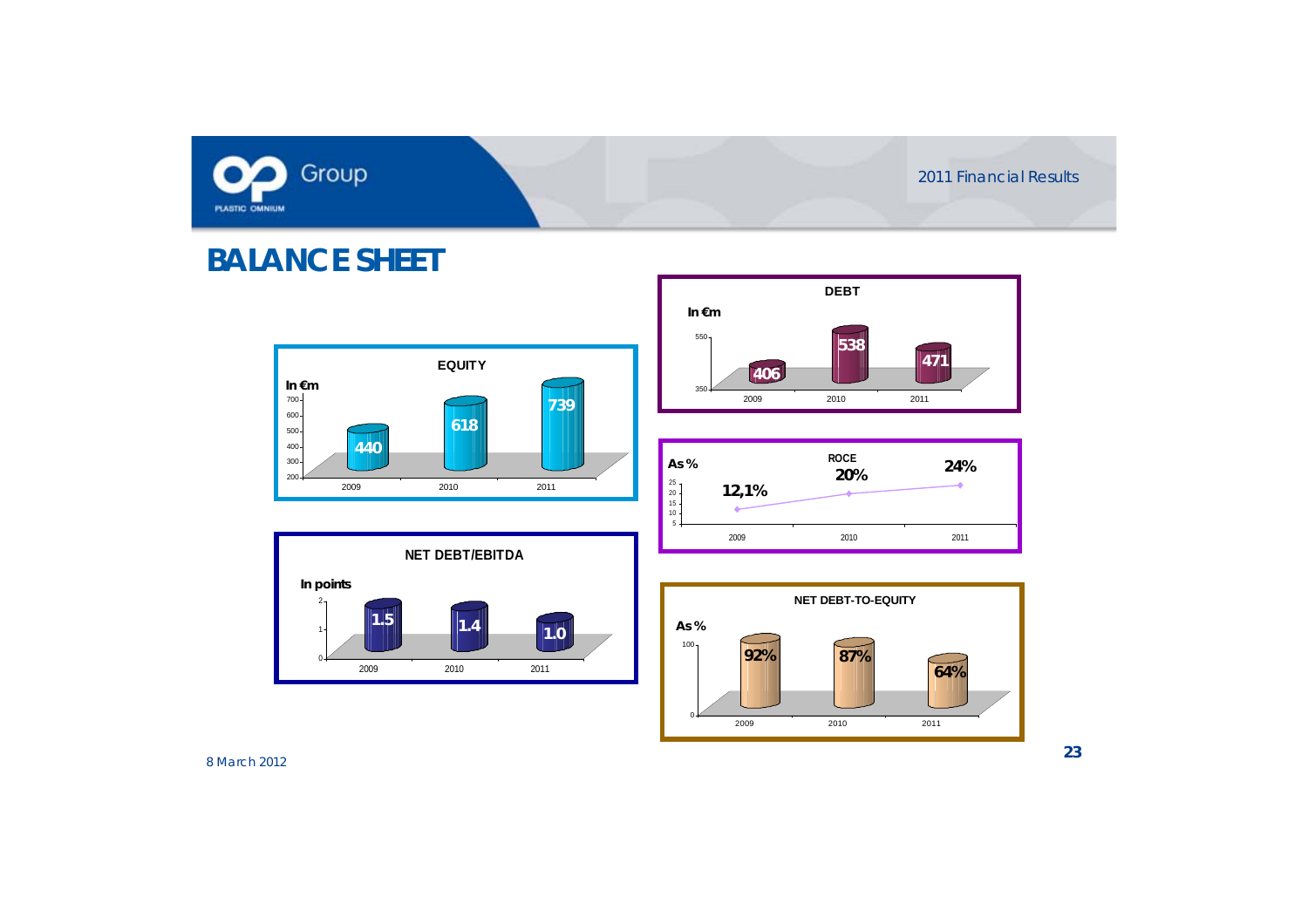2011 Financial results

![](_page_23_Picture_1.jpeg)

# **OVERVIEW**

**2011 Overview2011 Financial Results 2012 Outlook**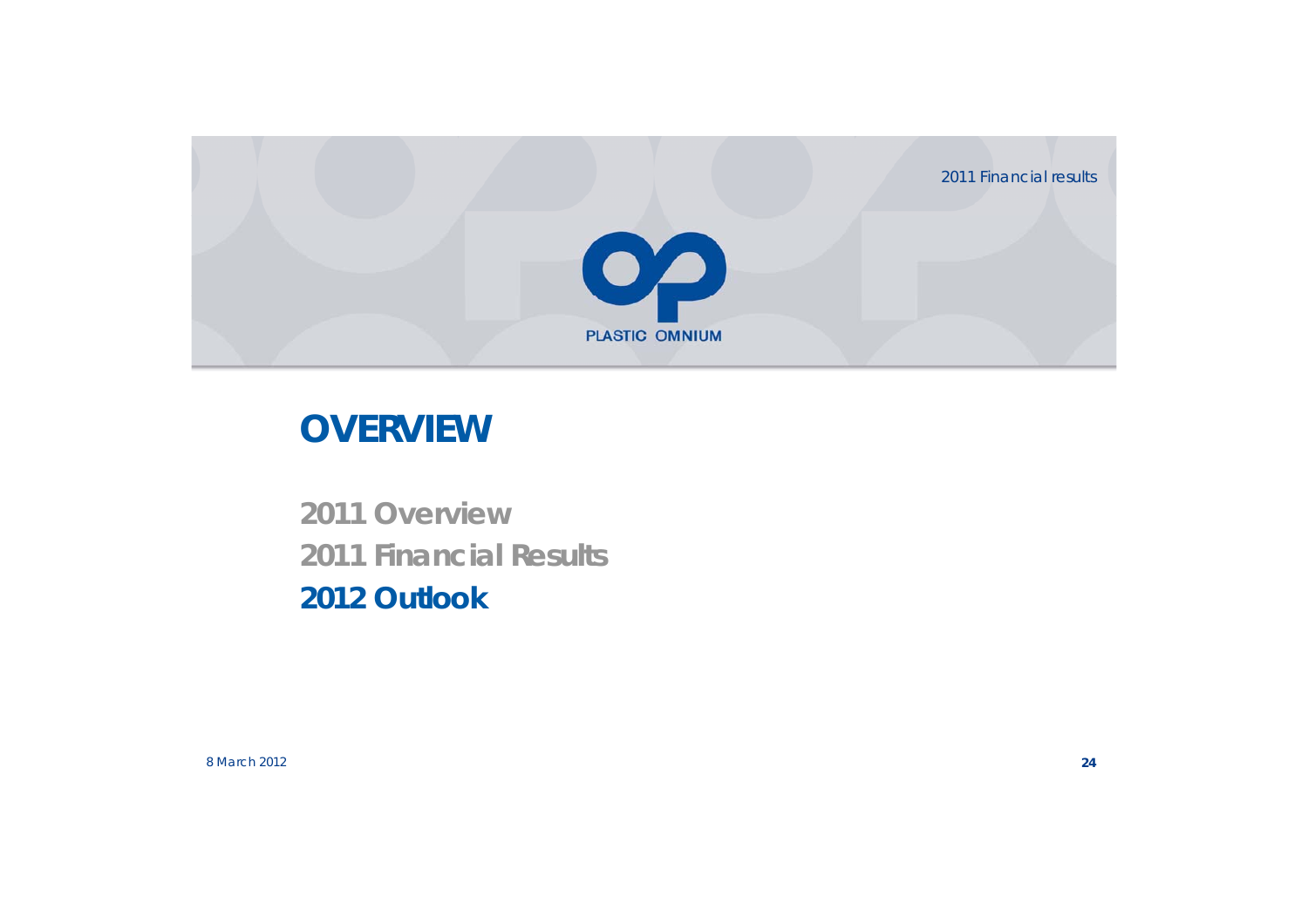![](_page_24_Picture_0.jpeg)

### **2012 OUTLOOK**

#### **Worldwide automobile production expected to rise by 5%**

**In thousands of vehicles**

![](_page_24_Figure_5.jpeg)

IHS : 2011 production (VL + VU) = 75,145 2012 production (VL + VU) = 78,885 **+3,700**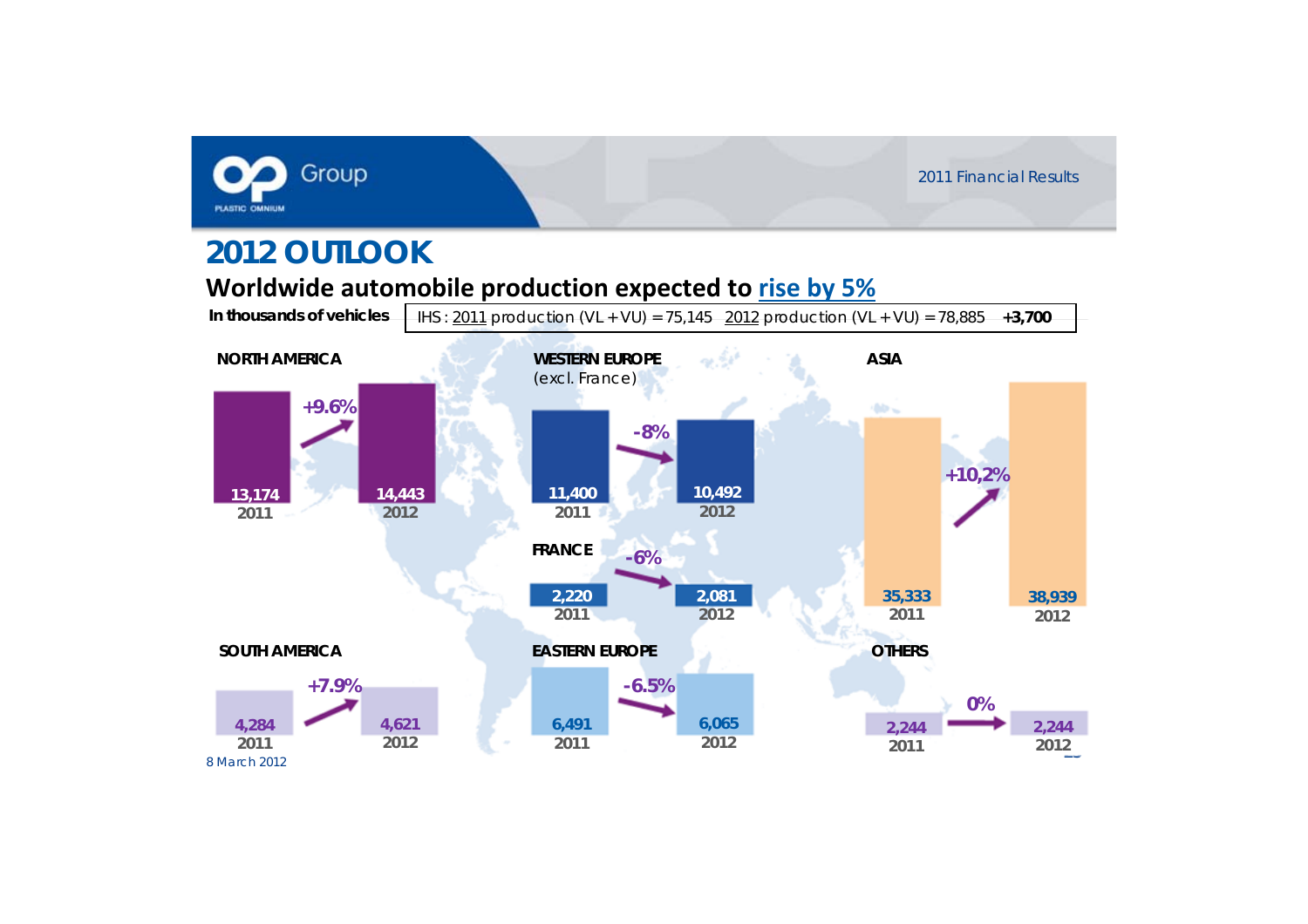![](_page_25_Picture_1.jpeg)

#### **59 PROJECT LAUNCHES IN 2012**

#### **Mainly exterior components and fuel tanks**

![](_page_25_Figure_4.jpeg)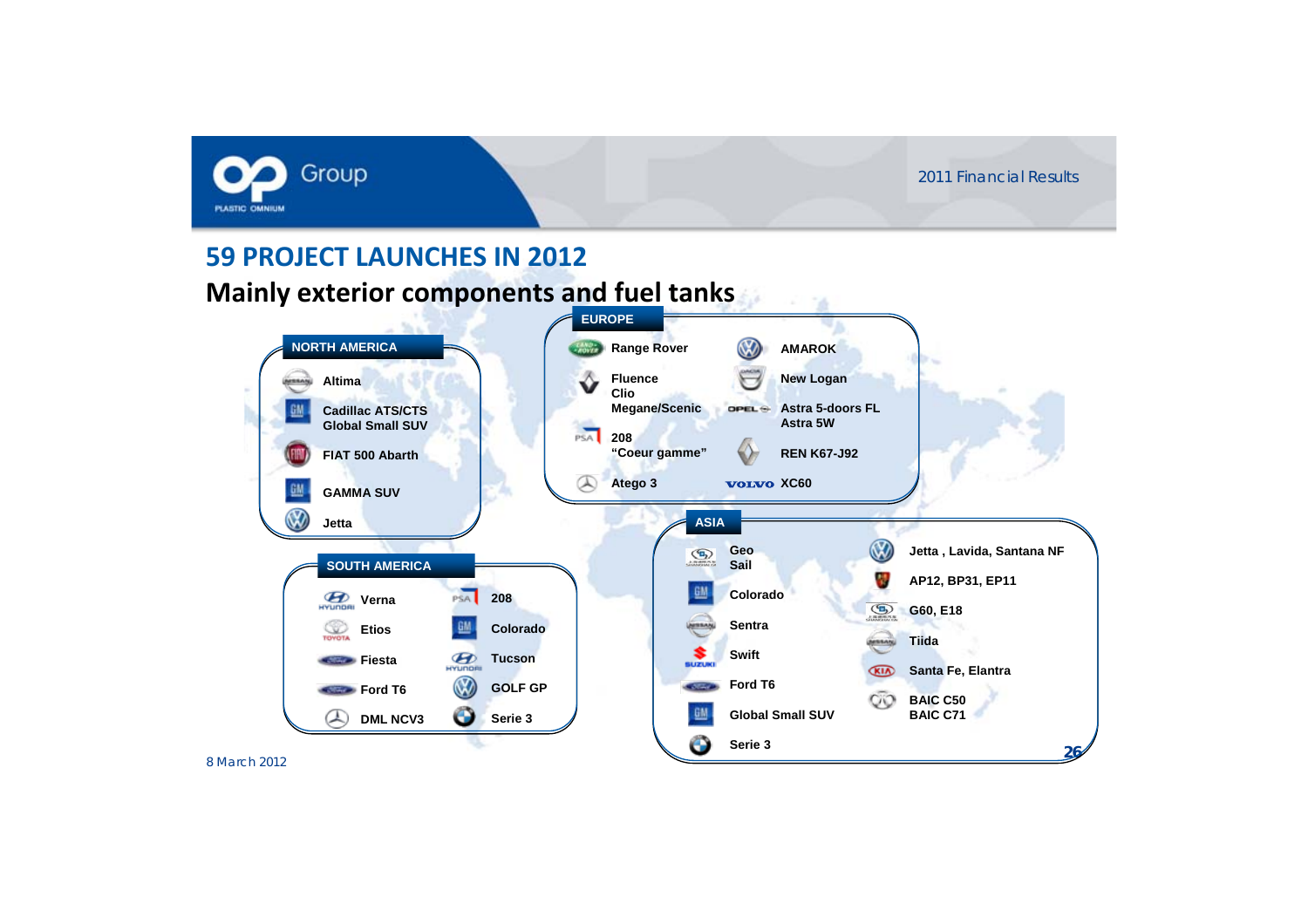![](_page_26_Picture_0.jpeg)

![](_page_26_Figure_2.jpeg)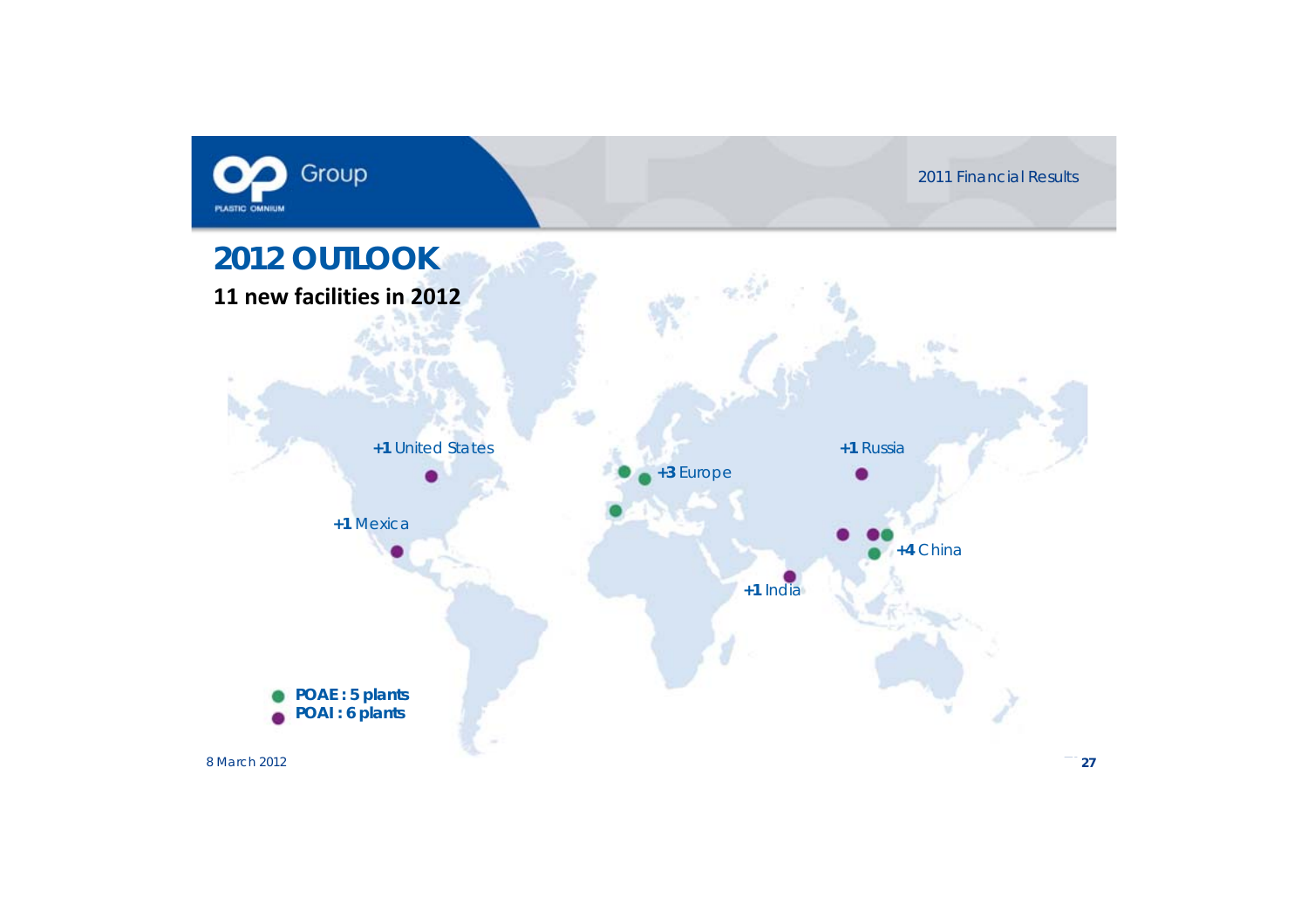![](_page_27_Picture_0.jpeg)

![](_page_27_Picture_1.jpeg)

### **CONCLUSION**

# **2012OUTLOOK**

- Based on current economic forecasts, Plastic Omnium expects to once again grow faster than the global automobile market.
- Continued international expansion and technological leadership
- Generation of over €100m in free cash flow